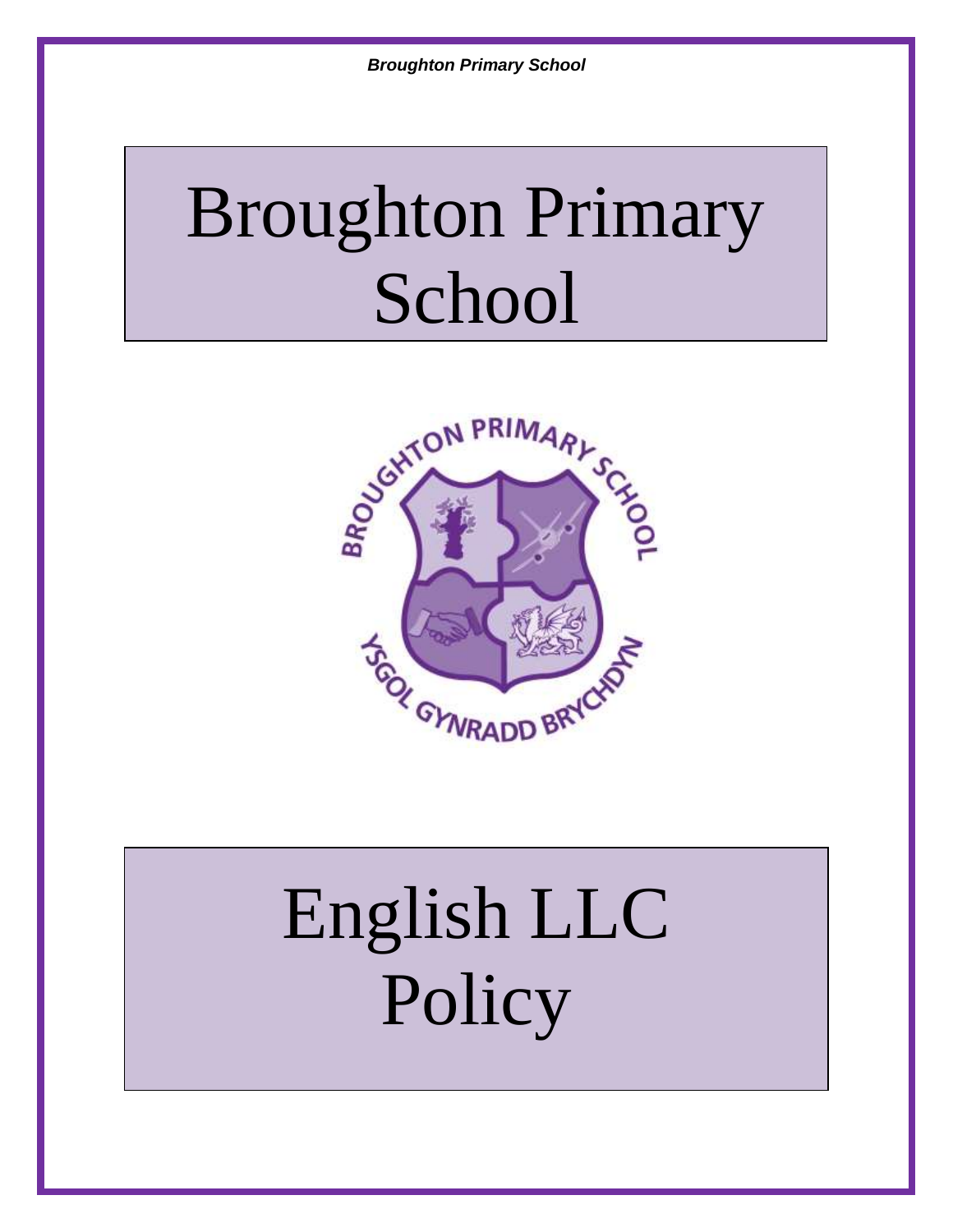## **LLC Policy (Wales)**

We believe this policy relates to the following legislation:

School Standards and Organisation (Wales) Act 2013 (Welsh Government)

The following documentation is also related to this policy:

- The School Curriculum for 3 to 19 year olds in Wales 2008 (Welsh Government)
- National Literacy and Numeracy Framework 2013 (Welsh Government)

LLC skills is the main language of communication in the UK and, as such, its mastery is a prerequisite for life.

The study of LLC skills develops children's abilities to listen, speak, read and write for a wide range of purposes, and to a variety of audiences, and in so doing enables them to use language to learn and communicate ideas, views and feelings. It enables children to express themselves creatively and imaginatively, as they become enthusiastic and critical readers of stories, poetry and drama, as well as non-fiction and media texts.

It is the foundation for all the learning that takes place in our school and its mastery empowers the learner and is essential for independent learning and most aspects of everyday life.

We acknowledge and support the Welsh Government strategies for Literacy and Numeracy which is aimed at developing the full potential of all pupils.

We aim to promote the teaching of numeracy and literacy within all subjects and by using the Literacy and Numeracy Framework we are able to plan and deliver objectives pitched appropriately to the learners. We wish to work closely with the School Council and to hear their views and opinions.

We wish to work closely with the School Council and to hear their views and opinions as we acknowledge and support Article 12 of the United Nations Convention on the Rights of the Child that children should be encouraged to form and to express their views.

We as a school community have a commitment to promote equality. Therefore, an equality impact assessment has been undertaken and we believe this policy is in line with the Equality Act 2010.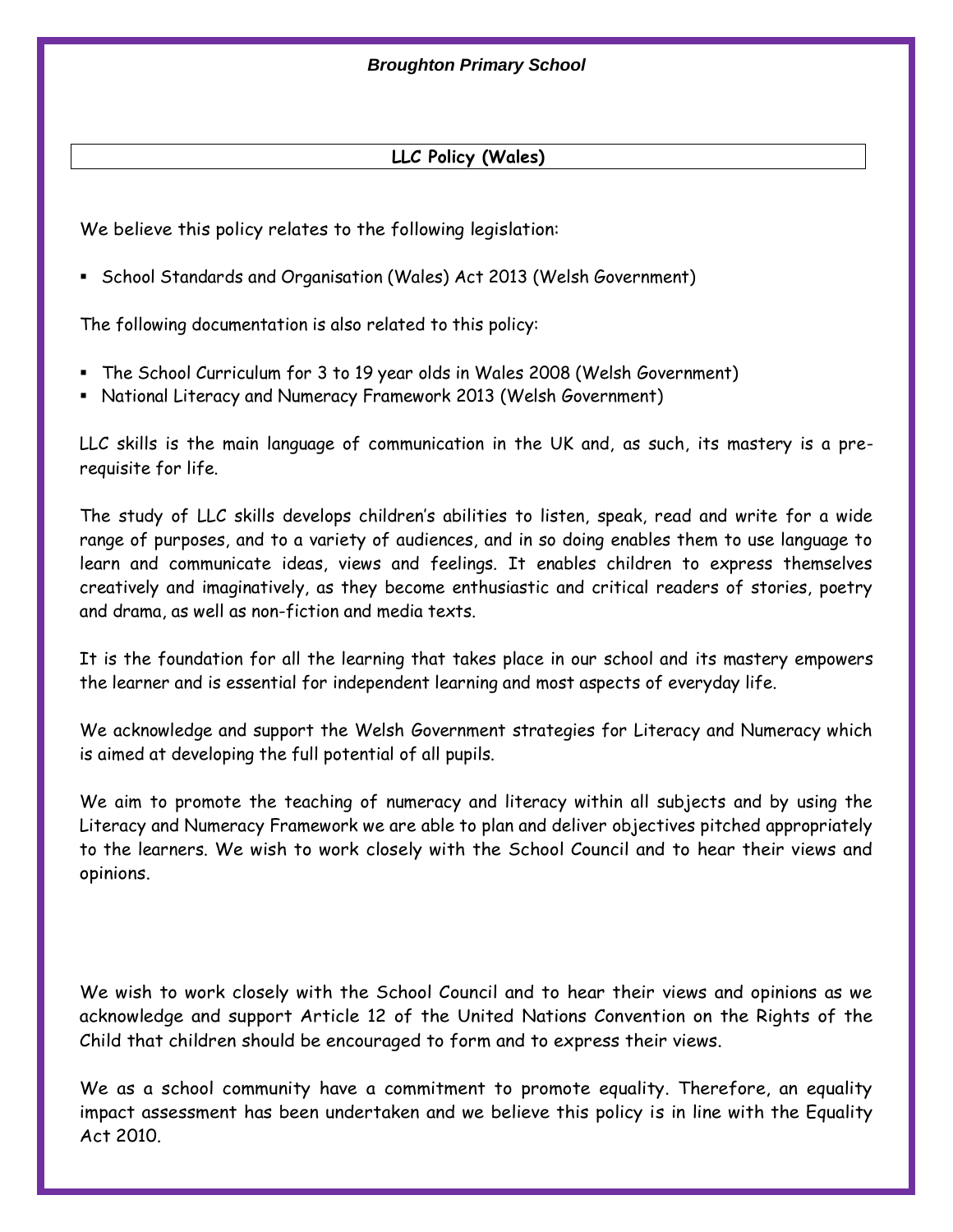#### **Aims**

- To promote the teaching of numeracy and literacy within all subjects and by using the Literacy and Numeracy Framework.
- To enable pupils to use spoken and written language effectively in their lives, facilitating communication, self-expression and learning.
- To enable pupils to enjoy literature of all kinds, (including English language literature about, or set in Wales) and to become appreciative and discriminating readers.
- To work with other schools to share good practice in order to improve this policy.

## **Objectives**

- To ensure teaching and learning in school supports the development of writing, reading, speaking and listening skills in pupils, ensuring all pupils achieve their full potential according to their ages and abilities.
- To ensure the school's teaching staff is highly trained and consists of committed teachers who have the expertise to develop the potential of all pupils.
- To provide a rich and varied curriculum that will stimulate and interest all pupils.
- To ensure teaching styles and methods vary to suit pupils' differing learning styles and abilities, thus enabling pupils to become effective learners.
- To provide resources for all pupils that will support effective learning and teaching.
- To ensure leadership and management structures within the school support the implementation of these objectives.
- To ensure teaching and learning is built upon prior knowledge

#### **Learning and Teaching Guidelines**

The three strands of learning in the National Curriculum are oracy, reading and writing. They should be inter-related and balanced within the curriculum in order that the children:-

- make progress in the understanding and the use of language;
- extend their learning by gaining new ideas and knowledge;
- achieve success in communicating ideas, facts and feelings, both verbally and writing;
- make emotional and personal gains through enjoyment of language and thereby developing feelings and imagination.

Our approach to teaching and learning language at Broughton Primary School is text centred. A text centred approach to language development emphasizes the use of real books from a variety of text types that the children are subsequently to encounter in their adult lives.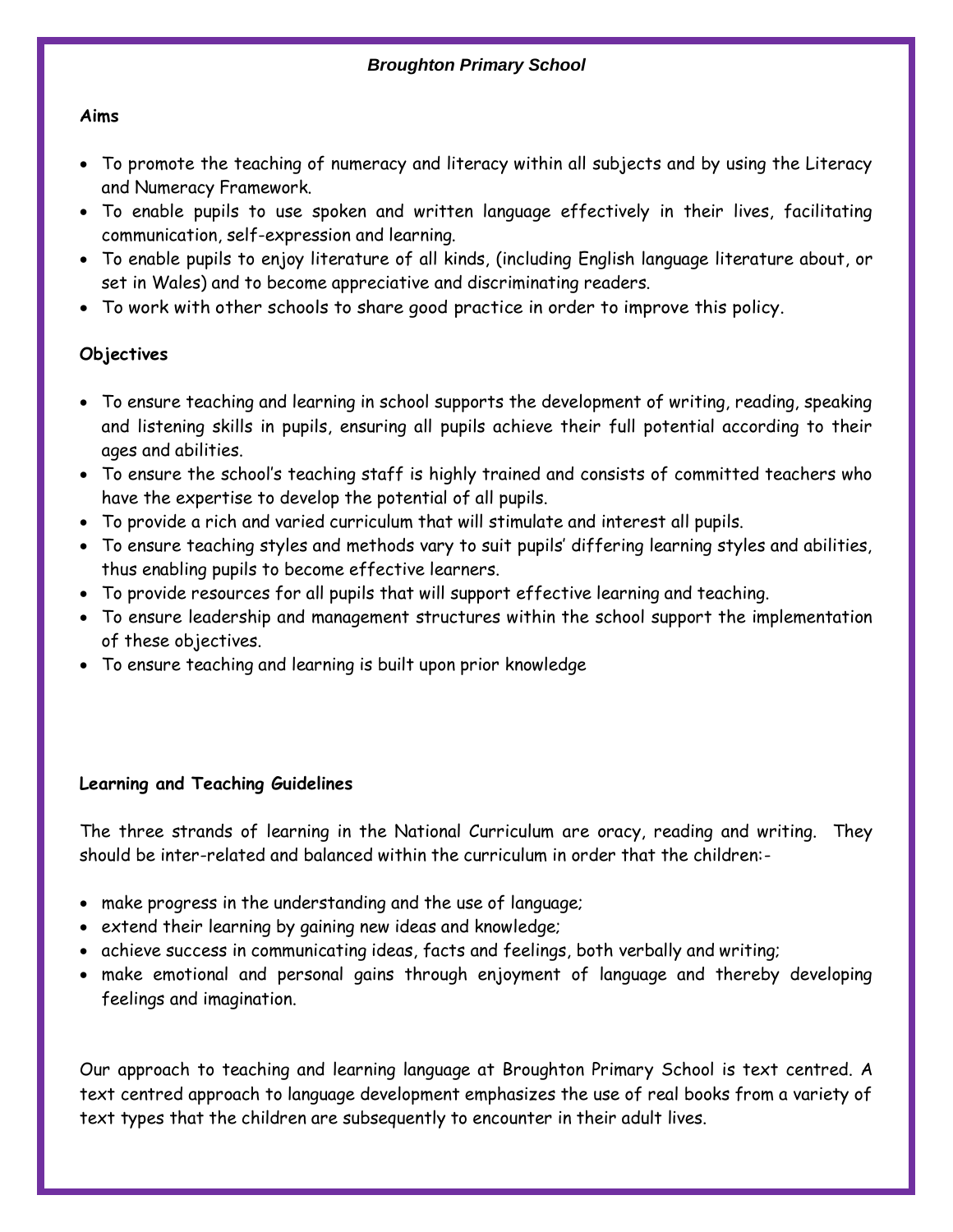The school uses a range of teaching methods, each closely aligned to the text being used as a stimulus and the skills being developed by the lesson. The children are encouraged to contribute their ideas for the direction of their learning. A mix of whole-class, kagan group and individual teaching is used, and teaching styles vary according to the needs of the pupils. In this way teachers ensure that the pupils perform according to their aptitudes and abilities.

Through the directed use of these books children will then learn the technical aspects of language development, such as grammar and spelling, in a real context. Throughout the school children's learning is enhanced by the consistent use of Reading Power, which progressively develops higher level reading skills and the love of literature. Oracy skills are promoted through the use of Kagan structures, which enables maximum participation and develops each individual's potential. Both of these strategies are supported by the use of Thinking Maps

Phonic knowledge and skills are introduced through play in Nursery. From Reception these are taught through short adult led sessions with groups of children who have been identified as having similar needs. They are assessed regularly and this is used to group/regroup children and inform planning and progression.

The school possesses a wide variety of literary resources and ensures that pupils are familiar with a wide range of texts, including Welsh writers writing in English.

The school regards LLC skills as central to all other subjects, and while LLC skills are taught as a subject in its own right it is also uses other subjects as a stimulus for oracy, writing and reading. Thus a topic studied in a history lesson, or an experiment performed in a science class, might become the subject of writing in an LLC skills lesson.

We regard LLC skills as essential to all other areas of the curriculum, and therefore the skills developed in LLC skills lessons are applied, practised and consolidated across all other areas of the curriculum. In this way LLC skills are not only cross-curricular, but bring other areas of learning into its own curricular area and thus becomes a part of the continuous provision in the Foundation Phase.

The school regards English as central to all other subjects, and while English is taught as a subject in its own right it is also uses other subjects as a stimulus for oracy, writing and reading. Thus a topic studied in a history lesson, or an experiment performed in a science class, might become the subject of writing in an English lesson. HAVE WE ALREADY MENTIONED CROSS CURRICULAR?

#### **Planning and organization**

Curriculum planning is managed in three phases.

#### **Long Term Planning**

This is based on the Foundation Phase Framework (Revised 2015) which gives expectations for the year group in its subject levels, and provides guidance for planning and management.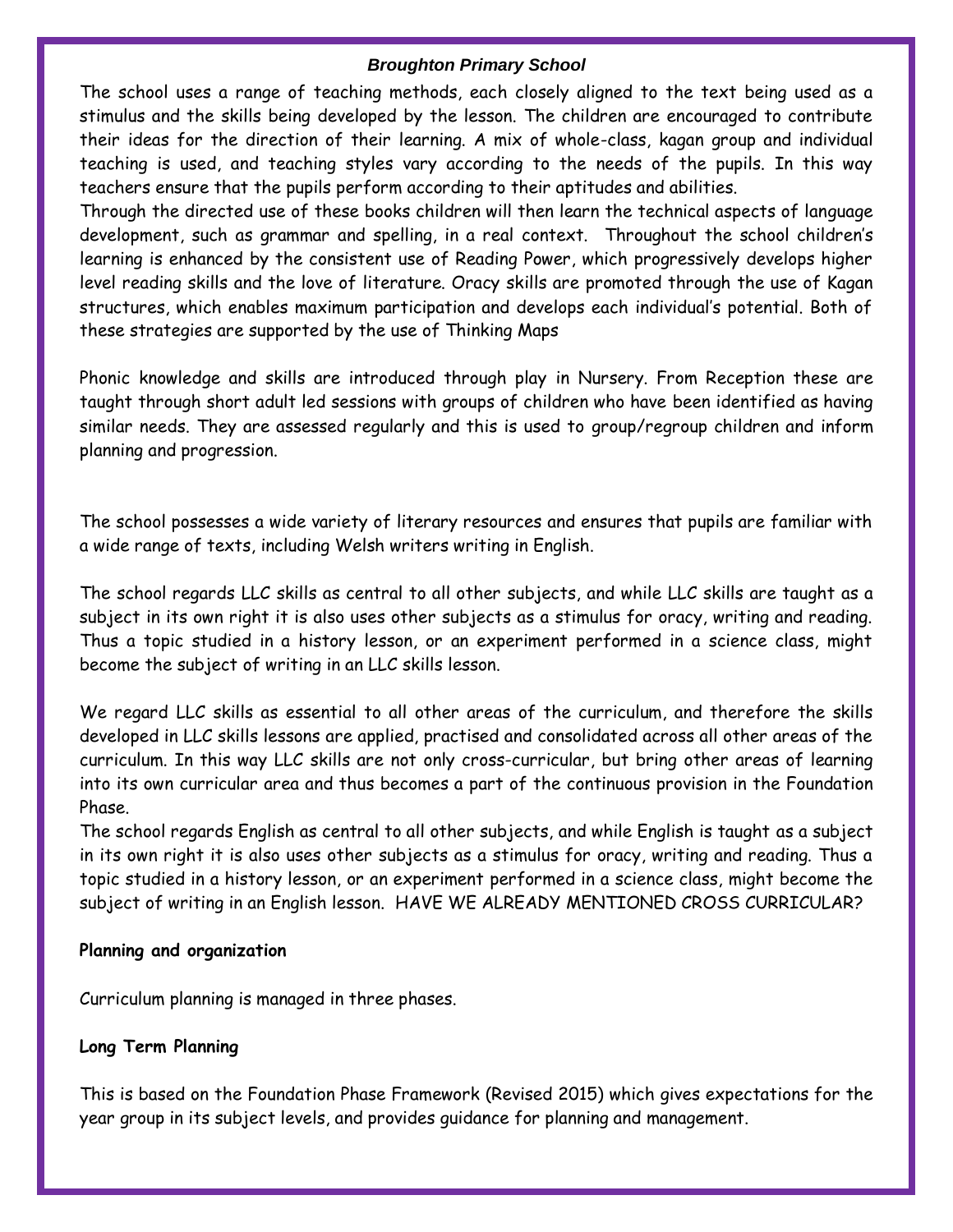#### **Medium Term Planning**

Skills to be developed for each year group are identified and highlighted in the FPF on a half termly basis by Departmental Teams. These are differentiated by colour for each term/half term and allow for the revisiting of skills when necessary. This ensures a balanced distribution of development of skills. This feeds into the short term planning. At the end of each half term this is reviewed, to ensure that planned skill opportunities have been delivered and to take account of different directions led by the children.

#### **Short Term Planning**

This details the LLC skills curriculum over the week/fortnight. Activities are planned to develop these skills and outcomes which may be met are identified. At the end of each fortnight this is reviewed and feeds into future planning.

The teachers collaborate on the planning of LLC skills to ensure parity in provision and to share expertise.

We believe it is essential that this policy clearly identifies and outlines the roles and responsibilities of all those involved in the procedures and arrangements that are connected with this policy.

#### **1. Speaking and Listening**

#### **Introduction**

The ability to speak and listen is fundamental to pupils' language and social development. It is an essential tool for all areas of the curriculum, as talk underpins learning and thinking. It is vital that its significance is recognised by pupils, parents and teachers. Pupils need to be provided with many and varied contexts for talk, but they also need direct teaching in the skills of speaking and listening.

#### **Teaching and learning**

In order to promote high quality speaking and listening, teachers and pupils adopt variety of Roles, supported by the use of Kagan structures, such as:

• modelling dialogue, e.g. turn taking, offering opinions and inviting response;

• modelling listening, e.g. the use of non-verbal communication, respecting,

even if disagreeing with, the views of others;

• modelling values, e.g. encouraging the participation of shy or reticent pupils,

• modelling participation, e.g. recognising the value of being seen as a learner alongside the pupils;

• providing a wide range of contexts for speaking and listening;

• supporting the pupils by providing clear structures for tasks which require the pupils to learn through talk;

• sharing roles with the pupils, e.g. as questioner, the 'expert' on a particular topic.

Pupils have a variety of opportunities to use talk to enhance learning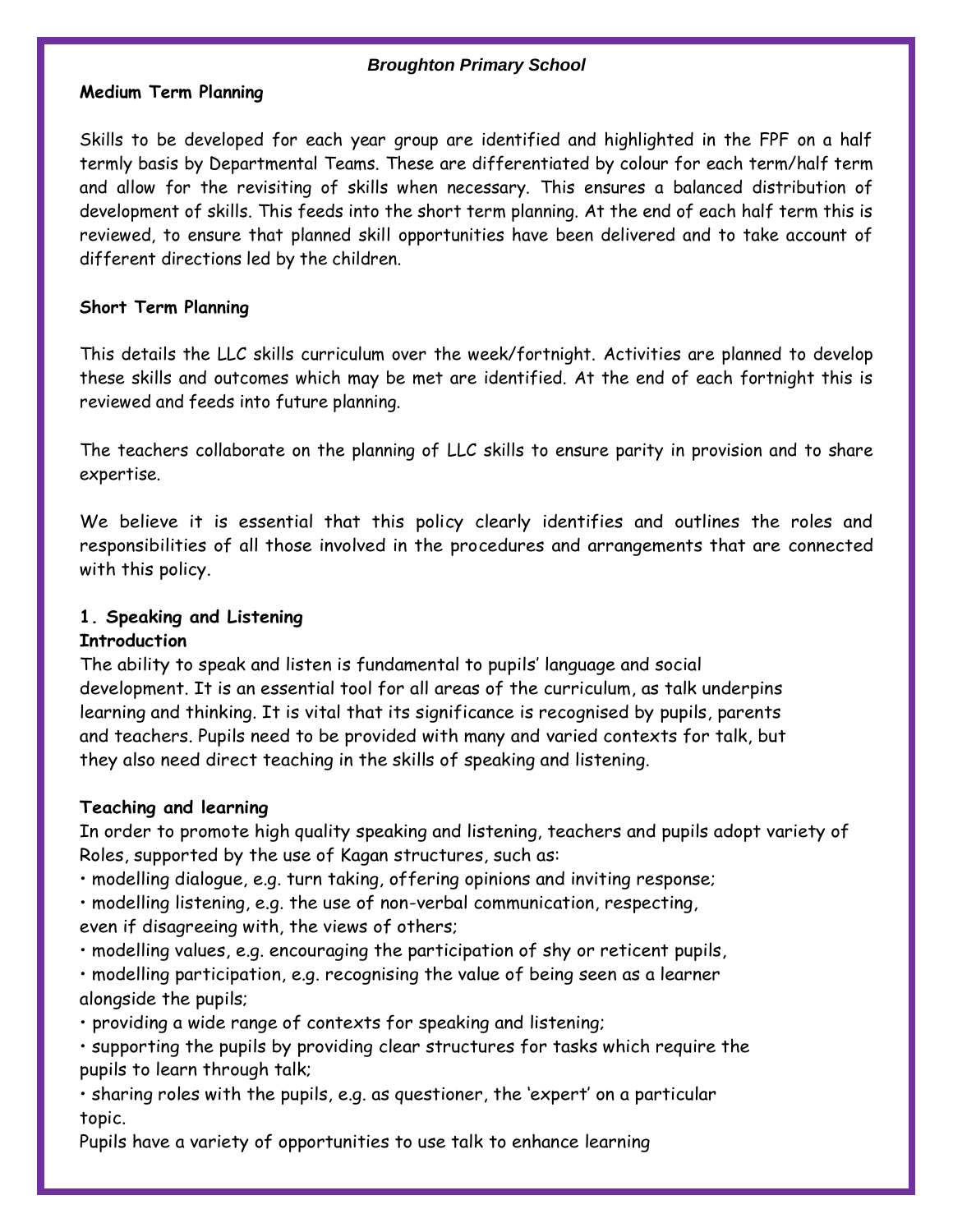These are:

• playing an active role in directing their own learning, e.g. making and sharing

decisions about how to approach a task, selecting appropriate resources.

• engaging in speaking and listening in a variety of groupings and settings, and through the use of digital technology.

• using language creatively and imaginatively, e.g. through role-play, hotseating, storytelling;

• demonstrating what they know and evaluating their understanding, e.g.

involvement in plenary sessions, use of shoulder partners.

• creating displays which are stimulating and interactive;

• providing resources to support speaking and listening.

## **2. Reading**

## **Introduction**

The ability to read is fundamental to pupils' development as independent learners in all areas of the curriculum. In order to read with fluency, accuracy, understanding and enjoyment pupils need to use a range of strategies supported by Reading Power: drawing on knowledge of context, grammar and phonics.

## **Teaching and learning**

The role of the teacher is:

- to engage children in reading through text led topics
- to model the act of reading through shared reading and to provide focused
- support through guided reading;
- to assess the pupil's progress as a reader and provide explicit guidance for
- their development;
- to use reading as a means of locating information;
- to foster a love of reading as an enjoyable, stimulating and worthwhile activity;
- to create a supportive environment for reading.
- Phonics is used in Foundation Phase and as an intervention in KS2 to support early reading progression.

## **3. Writing**

## **Introduction**

Writing is a primary means of communication. Pupils need to learn how to write with confidence, fluency, imagination and accuracy using a range of skills.

## **Teaching and learning**

Through the teaching of writing the school aims to:

• provide modelling through shared and guided writing, supported by Writing Powers

• provide a real context for writing through cross-curricular planning or writing with a true purpose for the child;

• value each stage of the writing process through planning, drafting, editing, and presenting.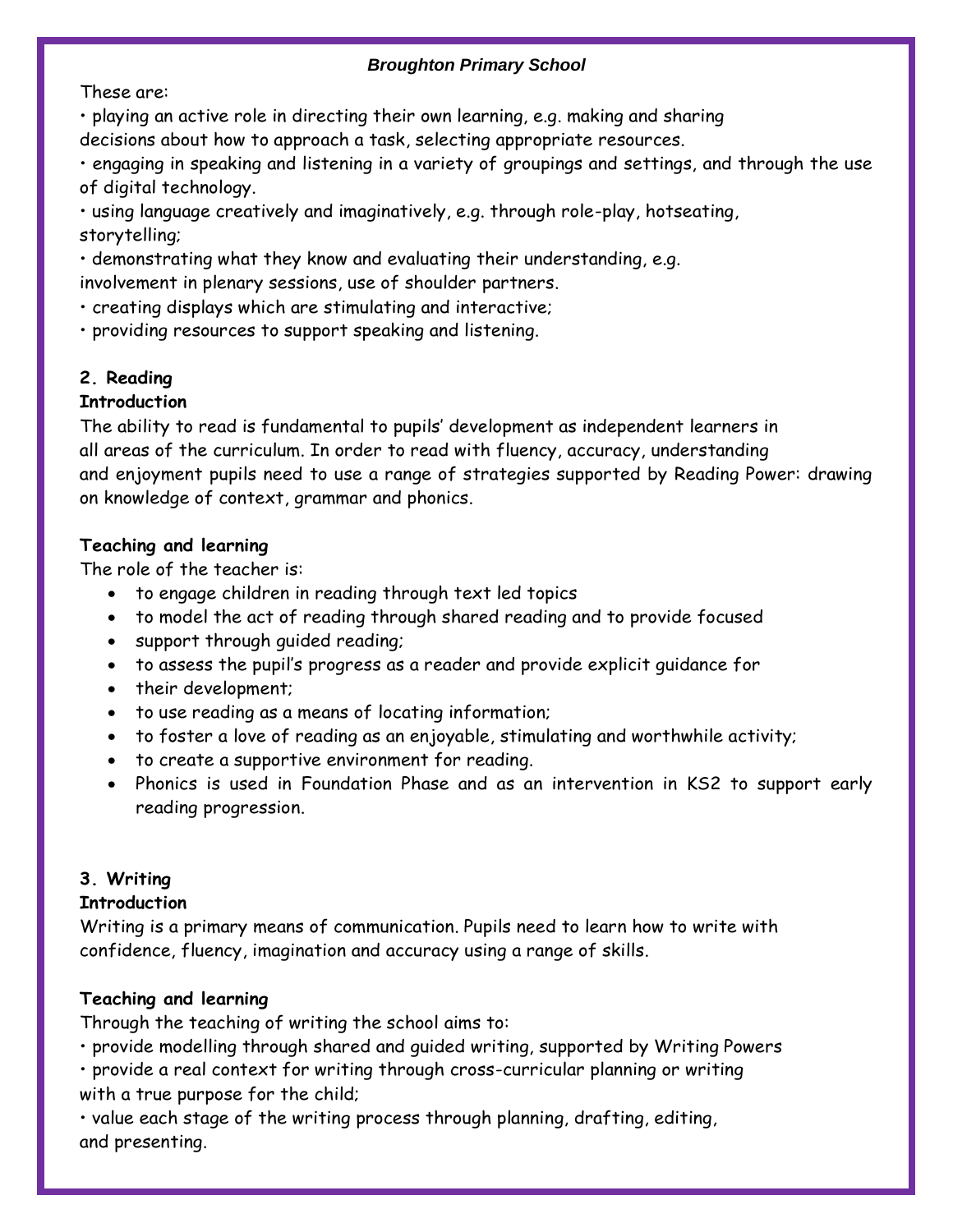## **4. Spelling**

## **Introduction**

Spelling is an integral part of the writing process. Pupils who spell with ease are able to concentrate on the content of their writing and the making of meaning. While it is important to remember that spelling is not the most important aspect of writing, confidence in spelling often has a profound effect on the writer's self-image.

## **Teaching and Learning**

The teaching of spelling aims to develop pupils as independent spellers who take an active part in their own learning. This is through a multi-sensory approach incorporating the development of fine motor skills, auditory discrimination and visual perception. Pupils are taught the knowledge and skills they need to become independent spellers.

## **5. Handwriting**

#### **Introduction**

The principal aim is that handwriting becomes an automatic process which frees pupils to focus on the content of the writing. In order for this to occur, handwriting is taught in ways that enhance fluency, legibility, purposefulness and allows opportunity for creative expression.

#### **Teaching and Learning**

As the National curriculum requires, handwriting is taught throughout the school. (during basic skills lessons in KS2)

## **Role of the Governing Body**

The Governing Body has:

- delegated powers and responsibilities to the Headteacher to ensure all school personnel and stakeholders are aware of and comply with this policy;
- responsibility for ensuring compliance with the legal requirements of the National Curriculum;
- responsibility for ensuring that the school complies with all equalities legislation;
- nominated a designated Equalities governor to ensure that appropriate action will be taken to deal with all prejudice related incidents or incidents which are a breach of this policy;
- responsibility for ensuring funding is in place to support this policy;
- responsibility for ensuring this policy and all linked policies are maintained and updated regularly;
- responsibility for ensuring all policies are made available to parents;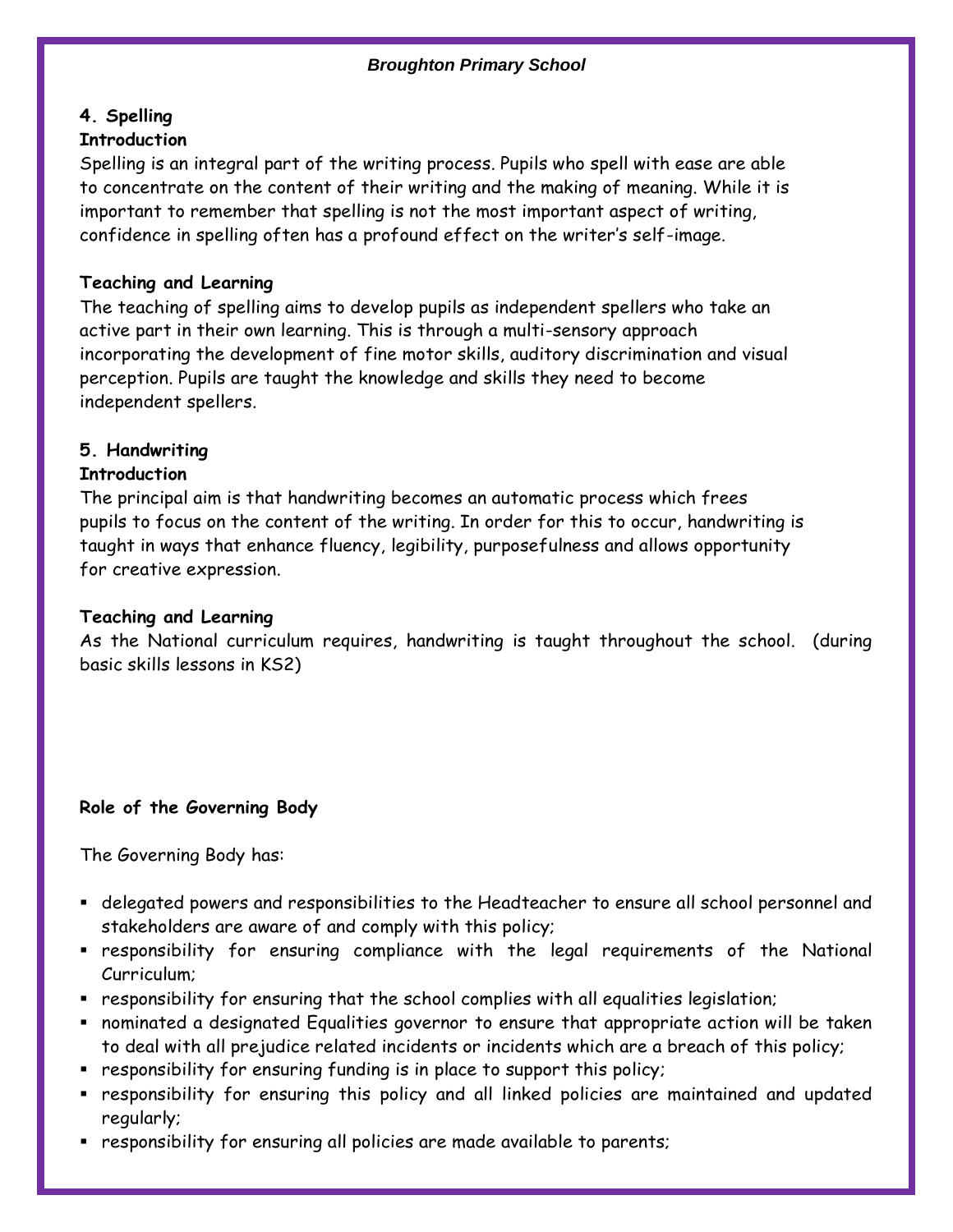- the responsibility of involving the School Council in the development, approval, implementation and review of this policy;
- nominated a link governor to visit the school regularly, to liaise with the Headteacher and the coordinator and to report back to the Governing Body;
- responsibility for the effective implementation, monitoring and evaluation of this policy

## **Role of the Headteacher and Senior Leadership Team**

The Headteacher and the Senior Management Team will:

- ensure all school personnel are aware of and comply with this policy;
- ensure compliance with the legal requirements of the National Curriculum;
- consider disapplying a pupil from all or part of the National Curriculum for a period of time if this will benefit the child;
- encourage parents to take an active role in curriculum development;
- provide leadership and vision in respect of equality;
- provide guidance, support and training to all staff;
- **n** monitor the effectiveness of this policy by;
	- $\triangleright$  observing teaching and learning
	- $\triangleright$  planning scrutinies and work trawls
- monitor standards by;
	- $\triangleright$  auditing the subject area
	- $\triangleright$  review of the scheme of work
	- $\triangleright$  monitoring teachers planning
	- $\triangleright$  lesson observations
	- $\triangleright$  scrutinising children's work
	- $\triangleright$  discussions with pupils
- ensure continuity and progression throughout the school;
- provide guidance and support to all staff;
- provide training for all staff on induction and when the need arises regarding;
- **E** keep up to date with new developments;
- undertake risk assessments when required;
- **Perical monitor:**
- annually report to the Governing Body on the success and development of this policy

#### **Role of the Nominated Governor**

The Nominated Governor will: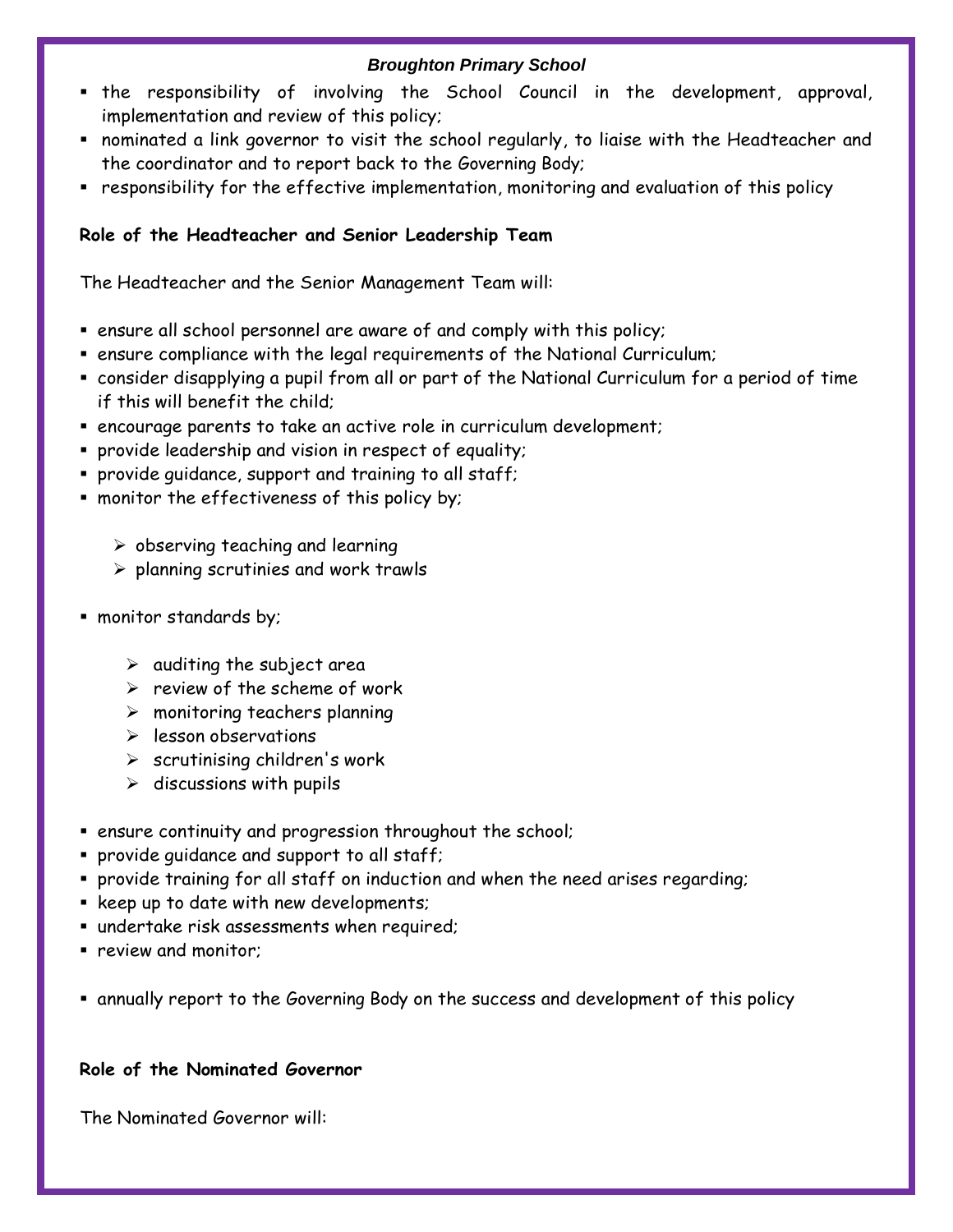- ensure this policy and other linked policies are up to date;
- ensure that everyone connected with the school is aware of this policy;
- attend training related to this policy;
- annually report to the Governing Body on the success and development of this policy

## **Role of Teachers**

Teachers will:

- comply with all aspects of this policy;
- work closely with the subject leader to develop this policy;
- devise medium and short term planning;
- develop pupils' spoken language, reading, writing and vocabulary in all subjects;
- **Phan and deliver good to outstanding lessons;**
- plan differentiated lessons which are interactive, engaging and of a good pace;
- have high expectations for all children and will provide work that will extend them;
- assess, record and report on the development, progress and attainment of pupils;
- achieve high standards;
- celebrate the success of pupils in lessons

## **Role of Pupils**

Pupils will:

- be encouraged to work in partnership with the school by making decisions and exercising choice in relation to their learning;
- **Example 1** listen carefully to all instructions given by the teacher;
- ask for further help if they do not understand;
- participate fully in all lessons;
- participate in discussions concerning progress and attainment;
- **Theorm 1** treat others, their work and equipment with respect;

## **Role of Parents/Carers**

Parents/carers will:

- be aware of and have access to this policy which is available on the school website;?
- be encouraged to take an active role in the life of the school by attending:
	- $\triangleright$  parents and open evenings
	- $\triangleright$  parent-teacher consultations
	- $\triangleright$  curriculum development workshops
	- $\triangleright$  sharing services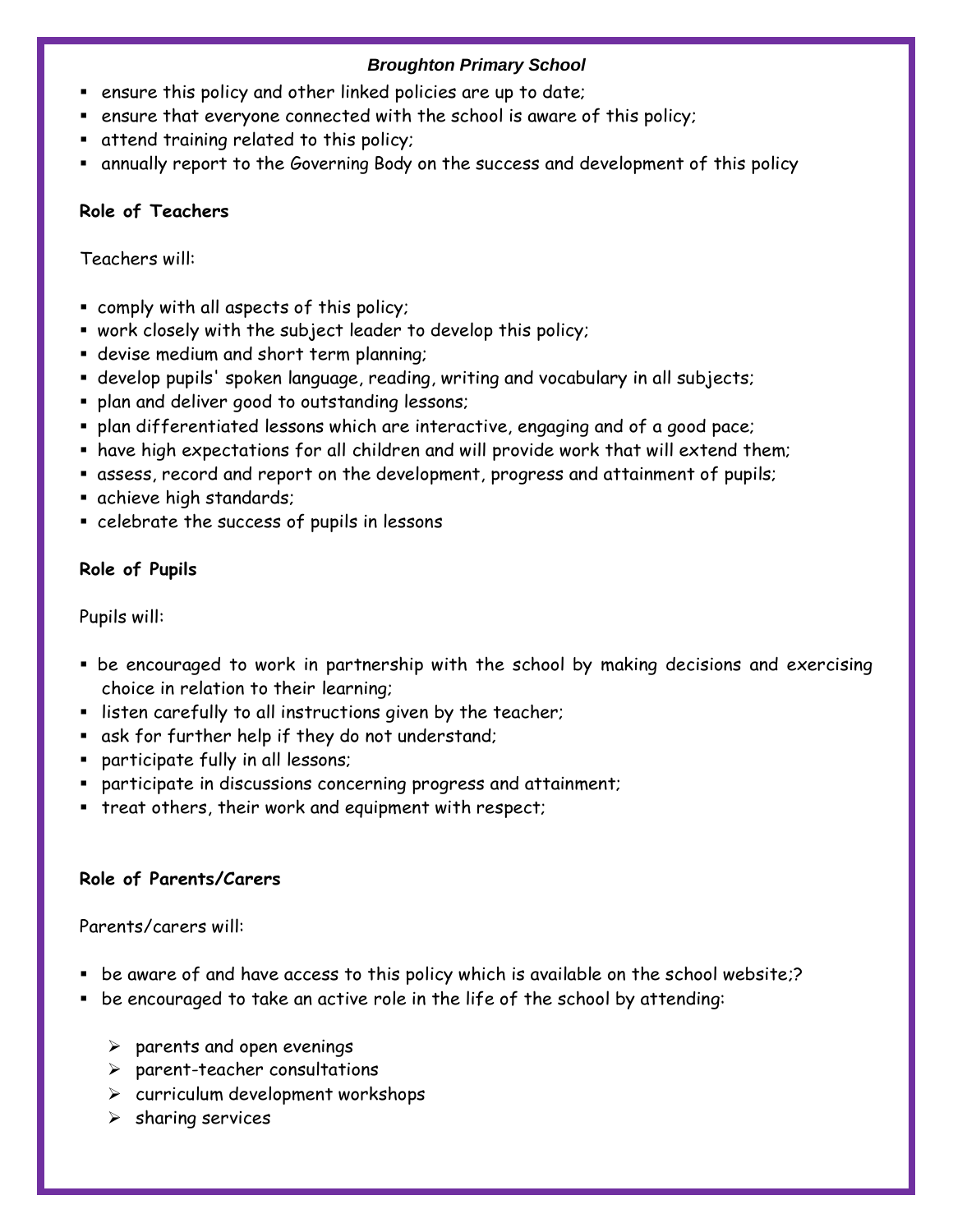- be informed via the website and Twitter of their child's topics;
- encourage effort and achievement;
- encourage completion of homework and return it to school;
- provide the right conditions for homework to take place;
- expect their child to hand in homework on time;
- join the school in celebrating success of their child's learning;

#### **Inclusion**

We believe that we are an educationally inclusive school as we are concerned about the teaching and learning, achievements, attitudes and well-being of all our pupils. We aim to provide places for all pupils who express a preference to join this school.

We work hard to offer equality of opportunity and diversity to all groups of pupils within school such as children:

- **from both sexes;**
- who have Special Educational Needs;
- who are looked after;
- from minority faiths, ethnicities, travelers, asylum seekers, refugees;
- who are gifted and talented;
- who are at risk of disaffection;
- who are young carers;
- who are sick;
- who have behavioural, emotional and social needs;
- **from families who are under stress**

## **Differentiation**

Differentiation is best defined as 'the process by which differences between learners are accommodated so that all students in a group have the best possible chance of learning.' (Geoff Petty)

The main purpose of differentiation is to challenge and raise standards of learning by ensuring that curriculum objectives are accessible to all our children despite their backgrounds or abilities. We see differentiation as a form of integration and not exclusion.

Differentiation must reflect the learning skills and can be achieved in a variety of ways either by task, by support or by outcome and should be chosen by fitness for purpose.

We want all children to achieve success, therefore we will ensure they are given differentiated tasks that are matched to their level of attainment so that they can demonstrate successfully what they know, understand and can do.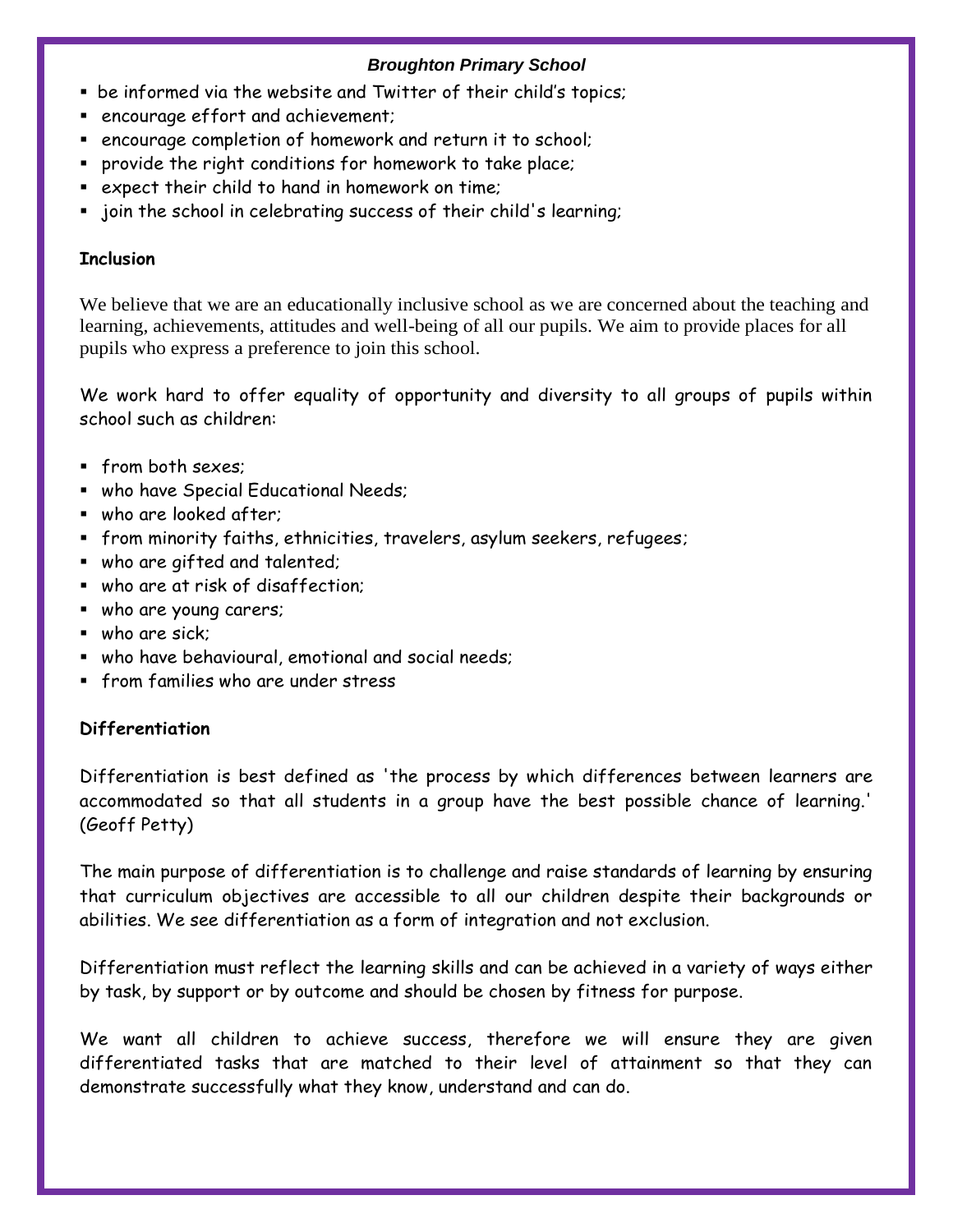The main feature of effective differentiation is good planning resulting in effective teaching and learning with children making good progress. Also we expect to see in all classes interested well motivated children responding to challenges, children working productively on task and being aware of their own progression.

#### **Special Educational Needs**

Those pupils with special educational needs at School Action and School Action Plus will receive an Individual Education Plans (IEP) with appropriate targets relating to the subject.

#### **Assessment for Learning**

Teachers will:

- carry out formative continuous assessment to identify progress towards outcomes and next steps;
- make comments on pupil's work related to the learning skills and in line with the marking policy;
- track children's progress against school and national targets by creating an individual learning profile;
- use long-term assessments to help them plan for the next academic year;
- inform parents and carers of their child's progress and targets

School will:

administer national tests and assessment from Y2 to Y6;

## **Monitoring & Review of the Subject**

Monitoring of standards of children's work and the quality of teaching is the responsibility of the Headteacher and the SMT.

Standards will be monitored by:

- monitoring pupils work
- subject observations
- pupil discussions
- audit of subjects
- scrutiny of planning
- general curriculum discussions

## **Cwricwlwm Cymreig**

We live in Wales and our pupils are educated in Wales, and in order to consolidate our sense of national identity we ensure that the learning that happens in the LLC skills lessons includes issues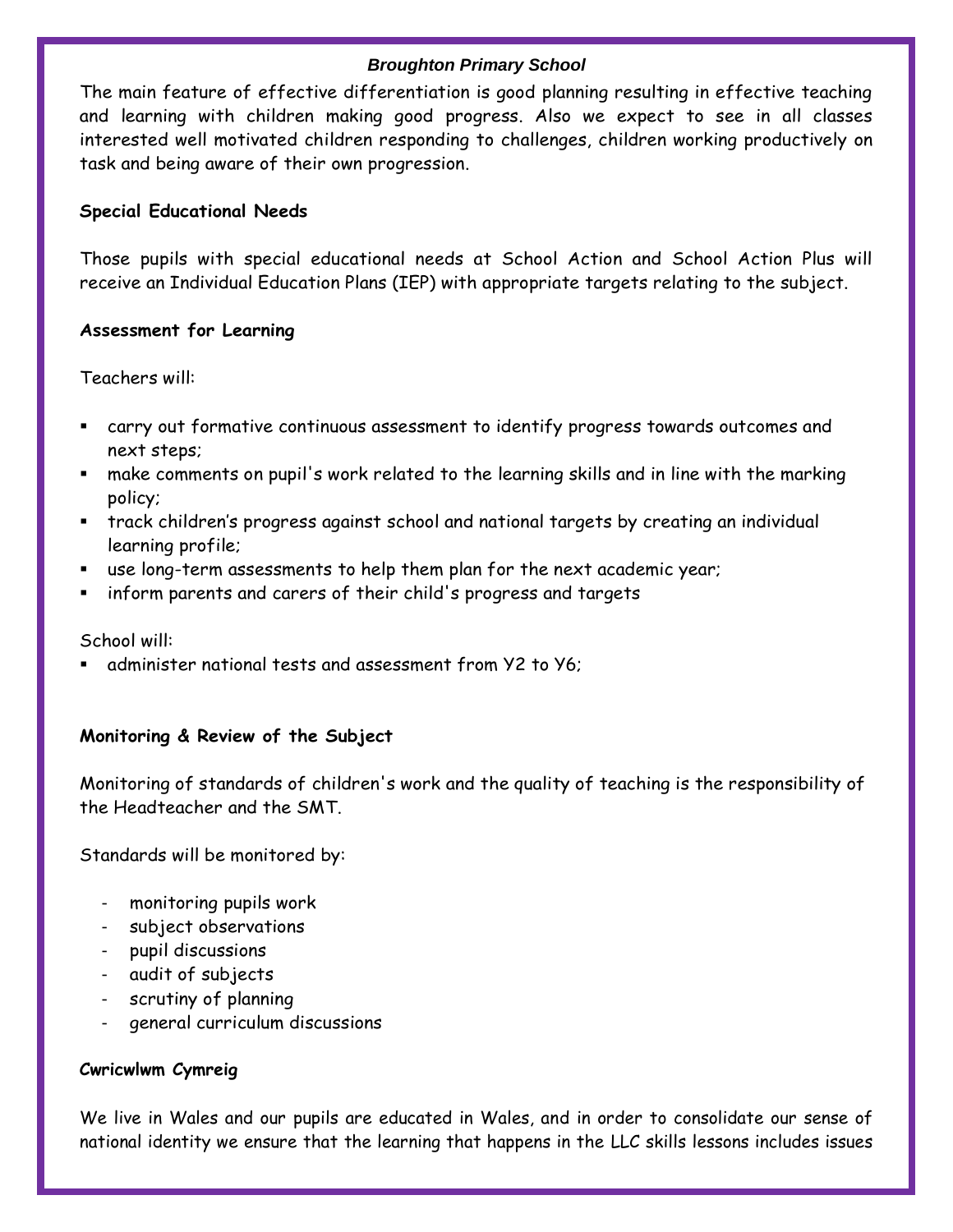of local and wider Welsh interest. We use books written in English by Welsh authors, and we use Welsh myths and legends as part of our literature. Our writing stimuli include local and wider Welsh topics and pupils are encouraged to discuss issues of Welsh interest in oracy lessons.

#### **Resources**

The school has a full range of resources to support the teaching of this subject throughout all year groups. Resources are upgraded and replenished when the need arises.

#### **Raising Awareness of this Policy**

We will raise awareness of this policy via:

- **f** the School Handbook/Prospectus
- $\blacksquare$  the school website
- **the Staff Handbook**
- meetings with parents such as introductory, transition, parent-teacher consultations and periodic curriculum workshops
- school events
- reports such annual report to parents and Headteacher reports to the Governing Body

## **Training**

All school personnel:

- have equal chances of training, career development and promotion
- receive training on this policy on induction which specifically covers:
	- Foundation Phase Framework (Revised 2015)
	- $\triangleright$  teaching and learning
	- $\triangleright$  planning
	- $\triangleright$  assessment
	- $\triangleright$  key skills
- receive periodic training so that they are kept up to date with new initiatives

#### **Equality Impact Assessment**

Under the Equality Act 2010 we have a duty not to discriminate against people on the basis of their age, disability, gender, gender identity, pregnancy or maternity, race, religion or belief and sexual orientation.

This policy has been equality impact assessed and we believe that it is in line with the Equality Act 2010 as it is fair, it does not prioritise or disadvantage any pupil and it helps to promote equality at this school.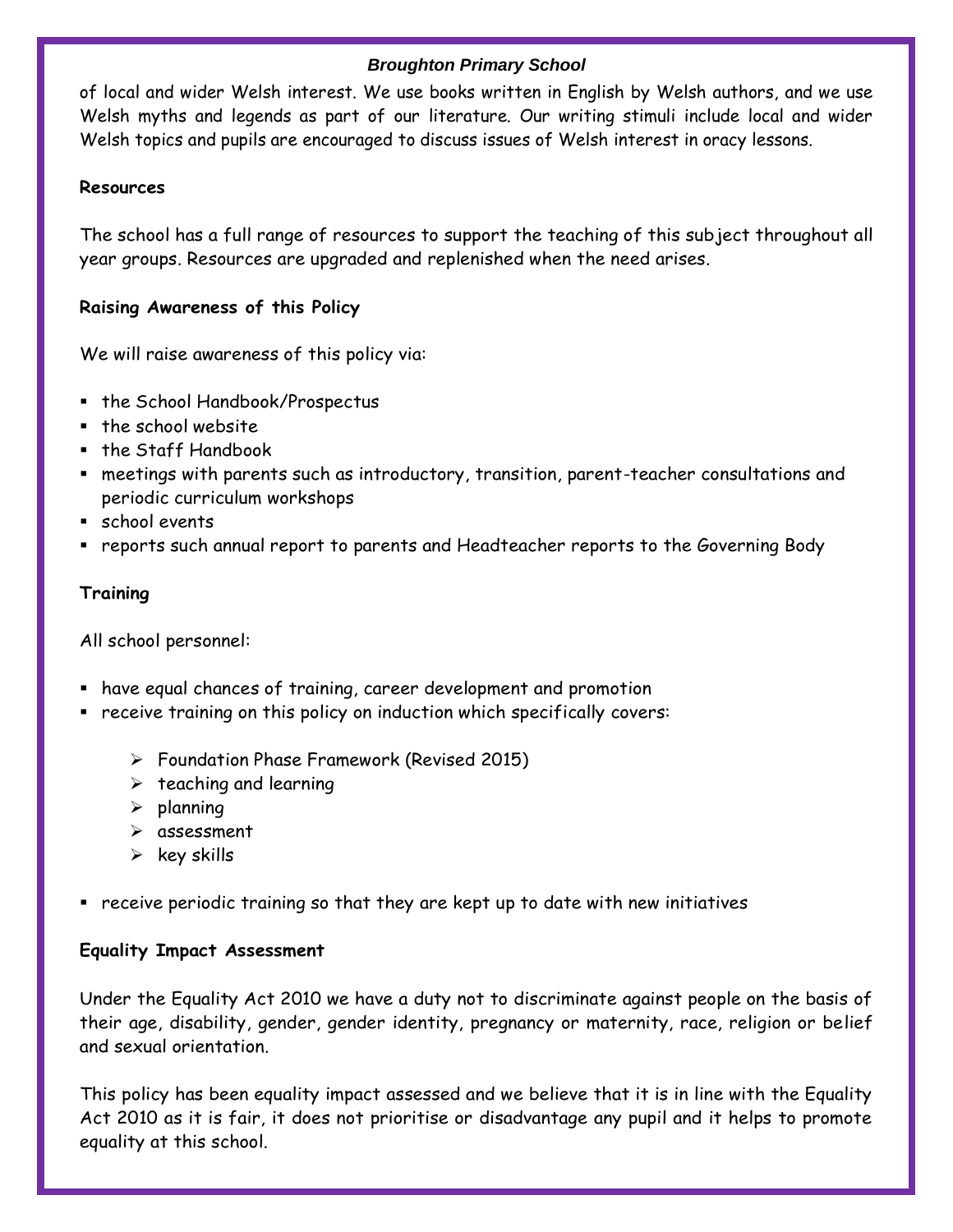#### **Monitoring the Effectiveness of the Policy**

The practical application of this policy will be reviewed annually or when the need arises by the Headteacher and the nominated governor.

A statement of the policy's effectiveness and the necessary recommendations for improvement will be presented to the Governing Body for further discussion and endorsement. (See Policy Evaluation)